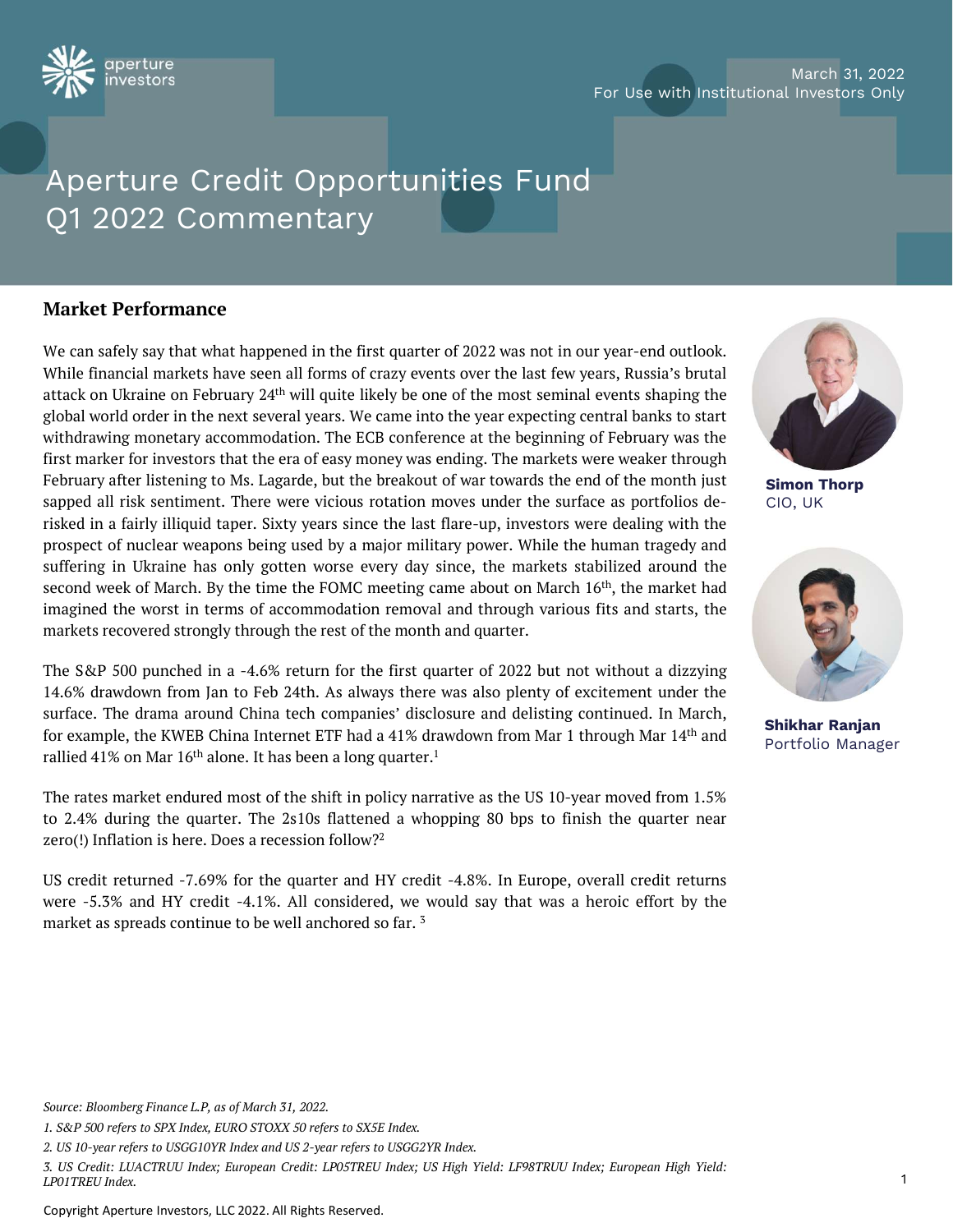

Portfolio Performance (Net of Fees)<br>The Aperture Credit Opportunities Fund (Inst USD, Acc share class) (the The Aperture<br>The Aperture Credit Opportunities Fund (Inst USD, Acc share class) (the "Fund") returned 0.19% in absolute terms in the<br>The Aperture Credit Opportunities Fund (Inst USD, Acc share class) (the "Fund") returned For Use with Institutional Investors<br> **Portfolio Performance (Net of Fees)**<br>
The Aperture Credit Opportunities Fund (Inst USD, Acc share class) (the "Fund") returned 0.19% in absolute terms in the<br>
first quarter. This was For the Aperture Credit Opportunities Fund (Inst USD, Acc share class) (the "Fund") returned 0.19% in absolute terms in the first quarter. This was behind the SOFR +2% benchmark by 33bps. Whilst our aim is always to be ahe

| <b>Portfolio Performance (Net of Fees)</b>                                                                                                                                                                                                                                                                                                                         |      |         |         |         |      |        |                           |
|--------------------------------------------------------------------------------------------------------------------------------------------------------------------------------------------------------------------------------------------------------------------------------------------------------------------------------------------------------------------|------|---------|---------|---------|------|--------|---------------------------|
| The Aperture Credit Opportunities Fund (Inst USD, Acc share class) (the "Fund") returned 0.19% in absolute terms in the<br>first quarter. This was behind the SOFR $+2\%$ benchmark by 33bps. Whilst our aim is always to be ahead of the benchmark, we<br>accept that during certain market conditions and over differing time periods this will not be the case. |      |         |         |         |      |        |                           |
| RETURNS AS OF MARCH 31, 2022 (%, net of fees)                                                                                                                                                                                                                                                                                                                      |      |         |         |         |      |        |                           |
|                                                                                                                                                                                                                                                                                                                                                                    | Jan  | Feb     | Mar     | Q1      | 2021 | 1-Year | <b>Since</b><br>Inception |
| Fund                                                                                                                                                                                                                                                                                                                                                               | 0.36 | 0.16    | $-0.34$ | 0.19    | 3.78 | 2.19   | 4.81                      |
| Benchmark                                                                                                                                                                                                                                                                                                                                                          | 0.15 | 0.17    | 0.18    | 0.51    | 2.04 | 2.05   | 2.44                      |
| Relative Performance                                                                                                                                                                                                                                                                                                                                               | 0.21 | $-0.01$ | $-0.52$ | $-0.32$ | 1.74 | 0.14   | 2.37                      |
| We came into the first quarter positioned defensively in rates, duration, credit quality, as well as sector positioning, with a<br>view that fixed income yields could widen materially. The idea was to focus on catalyst driven alpha and portfolio<br>concentrations that could detract materially from performance.                                            |      |         |         |         |      |        |                           |
| A few noteworthy portfolio component moves:                                                                                                                                                                                                                                                                                                                        |      |         |         |         |      |        |                           |
| <b>Contributors:</b>                                                                                                                                                                                                                                                                                                                                               |      |         |         |         |      |        |                           |

For the first quarter positioned defensively in rates, duration, credit quality, as well as sector positioning, with a view that fixed income yields could widen materially. The idea was to focus on catalyst driven alpha an We came into the first quarter positioned defensively in rates, duration, credit quality, as well as sector positioning, with a<br>view that fixed income yields could widen materially. The idea was to focus on catalyst driven

# Contributors:

- 
- generation was much detract materially from performance.<br>
Even traditions that could detract materially from performance.<br>
Even noteworthy portfolio component moves:<br>
Intributors:<br>
Even noteworthy portfolio component moves reached our targets in the first contributors:<br> **Contributors:**<br>
• Long position in a data centre REIT was made-whole as the company was sold to private equity and the capital structure<br>
refinanced entirely, as we had expe asset value of its real estate portfolio whilst its construction arm continued to win lucrative over results interest value of entirely, as we had expected.<br>Short position in an IT services company saw strong returns as th Contributors:<br>
• Long position in a data centre REIT was made-whole as the company was sold to private equity and the capital structure<br>
• Short position in an IT services company saw strong returns as the market came to o a position in a attace with a matter can't want matter where the temperature private equity and the explaint of the refinanced entirely, as we had expected.<br>Short position in an IT services company saw strong returns as th
- Long position in a healthcare REIT drew down due to general rates widening as well as resurgence of the virus in the first out of the increasing asset value of its real estate portfolio whilst its construction arm contin
- 

# Detractors:

- quarter.
- For a state of its real estate portfolio whilst its construction arm continued to win lucrative contracts in the Europe and<br>
the US.<br>
 Short position in a French catering business generated strong alpha as the company ann delayed their planned spin-off of a large asset. The company also decided to take a litigation of results impacted by<br>the US.<br>Covid change in eating habits, much higher input prices and increased wages.<br>**tractors:**<br>Quargen
- Short position in a French catering business generated strong alpha as the company announced poor results impacted by<br>
 a post-Covid change in eating habits, much higher input prices and increased wages.<br> **Detractors:** tractors:<br>
Long position in a healthcare REIT drew down due to general rates widening as well as resurgence of the virus in the first<br>
quarter.<br>
Long position in a North American pharmaceutical company detracted from retur tractors:<br>Long position in a healthcare REIT drew down due to general rates widening as well as resurgence of the virus in the first<br>quarter.<br>Long position in a North American pharmaceutical company detracted from returns Long position in a healthcare REIT drew down due to<br>quarter.<br>Long position in a North American pharmaceutical<br>delayed their planned spin-off of a large asset. The<br>expecting them to settle. This was damaging to our th<br>Long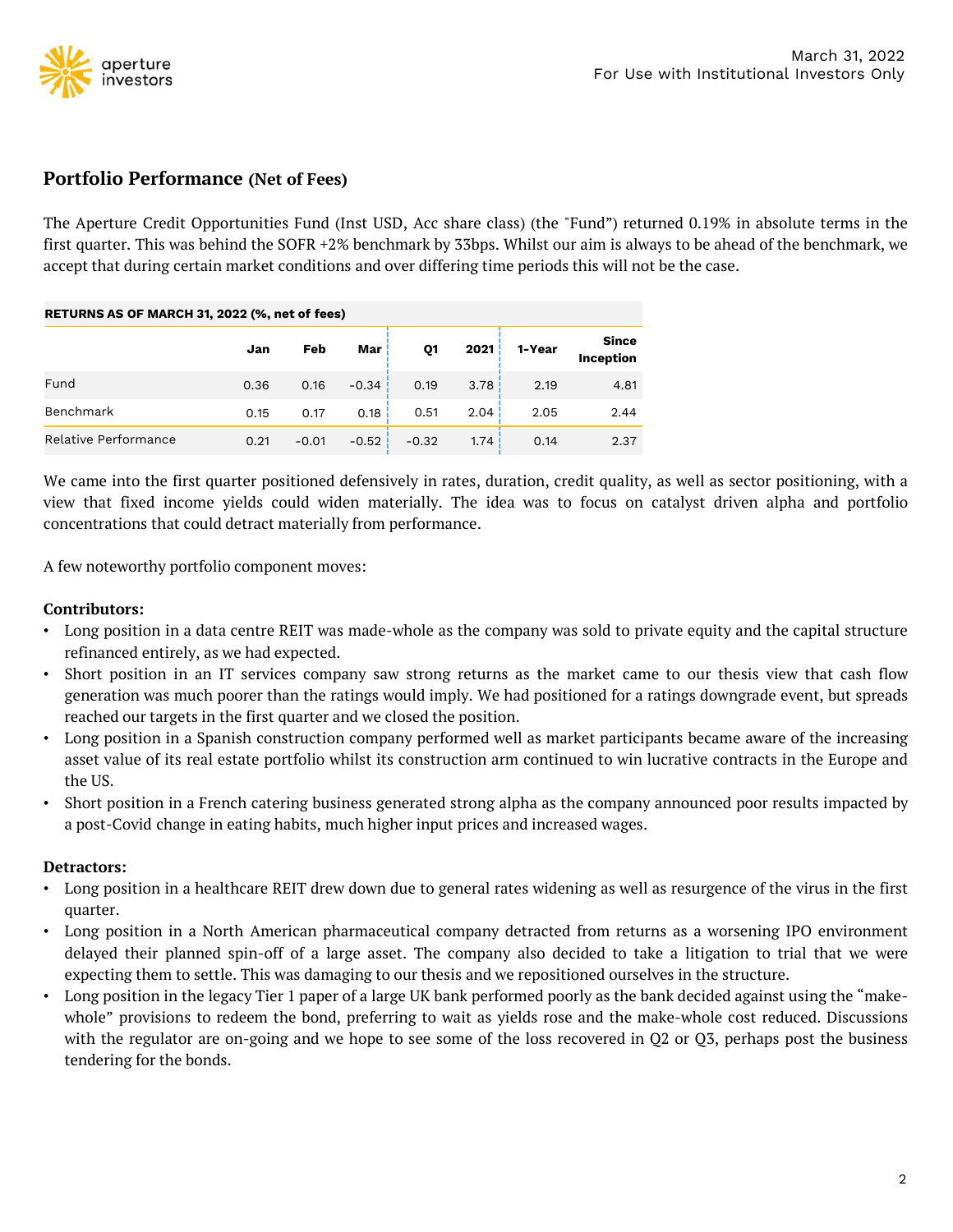

# Outlook

March 31, 2022<br>March 31, 2022<br>**Outlook**<br>While markets have recovered from their lows in March, we are not out of the woods yet. While there is no imminent cause<br>for a crash, we simply do not believe investors are being pai For Use with Institutional Investors<br> **Outlook**<br> **Outlook**<br>
While markets have recovered from their lows in March, we are not out of the woods yet. While there is no imminent cause<br>
for a crash, we simply do not believe in For Use with Institutional Investors Only<br> **Outlook**<br>
While markets have recovered from their lows in March, we are not out of the woods yet. While there is no imminent cause<br>
for a crash, we simply do not believe investor **Outlook**<br>While markets have recovered from their lows in March, we are not out of the woods yet. While there is no imminent cause<br>for a crash, we simply do not believe investors are being paid enough spread for holding ri **Outlook**<br>While markets have recovered from their lows in March, we are not out of the woods yet. While there is no imminent cause<br>for a crash, we simply do not believe investors are being paid enough spread for holding ri **Outlook**<br>While markets have recovered from their lows in March, we are not out of the woods yet. While there is no imminent cause<br>for a crash, we simply do not believe investors are being paid enough spread for holding ri **Outlook**<br>While markets have recovered from their lows in March, we are not out of the woods yet. While there is no imminent cause<br>for a crash, we simply do not believe investors are being paid enough spread for holding ri While markets have recovered from their lows in March, we are not out of the woods yet. While there is no imminent cause for a crash, we simply do not believe investors are being paid enough spread for holding risky assets While markets have recovered from their lows in March, for a crash, we simply do not believe investors are being p<br>banks are on the move. Chairman Powell was clear in hi<br>demand falls below supply and inflation eases. Given For a crist of the move. Chairman Powell was clear in his goal of tightening financial conditions to a point that aggregate demand falls below supply and inflation eases. Given how ineffective monetary policy is in dealing sum of a control of the minder of the minder and the product and the real set in the summary indicate control of a condinate of the Fed needs to use a blunt force instrument to deal with the problem. The more the market is

Europe is looking at crippling inflation via energy and food prices. The resultant economic shock will likely make ECB Example is the Fed continues while the Fed continues which are protonent. The more the markets however the markets have been so resilient so far. Slowly but surely, we will have to deal with the prospect of a coordinated g ponymination and marking the tightening financial conditions and ensuing the conditional conomic slowdown and receding liquidity. The US may or may not enter a recession, but global growth is slowing down, and we expect re exonomic growth recedes and risk assets sell off sharply, we are pretty sure the central bankers reverse course on quantitative tightening. We feel it really depends on when and where the slowdown shows up. Our current thi policy and volatile from here.<br>Clients have asked us if stagflation or a global economic slowdown would make central bankers reverse course on<br>quantitative tightening. We feel it really depends on when and where the slowdo Clients have asked us if stagflation or a global economic slowdown would make central bankers reverse course on quantitative tightening. We feel it really depends on when and where the slowdown shows up. Our current think onentic mater uncertain marco environment, we remain focused market would market what we change is looking at crippling inflation via energy and food prices. The resultant economic shock will likely make ECB bankers pause extractive vegation, the control price is to the short interest that where the short investor in the maker that investment in the shokes plankers pause while the Fed continues undeterred. The Fed seems fairly confident tha

station to soosting at "cripping mindson" on each predictional bankers pause while the Fed continues undeterred. The Fed seems fairly confident that the economy will not only be able to withstand the tightening financial c withstand the tightening financial conditions and ensuing economic demand destruction but "thrive". We will see. If<br>economic growth recedes and risk assets sell off sharply, we are pretty sure the central bankers will try whence the sense of economic growth recedes and risk assets sell off sharply, we are pretty sure the central bankers will try and jawbone the policy path. To be sure, the markets have a long way to fall before the central reconsidering the sure, the markets have a long way to fall beformation of policy path. To be sure, the markets have a long way to fall beform Considering the uncertain macro environment, we remain focus the broad market.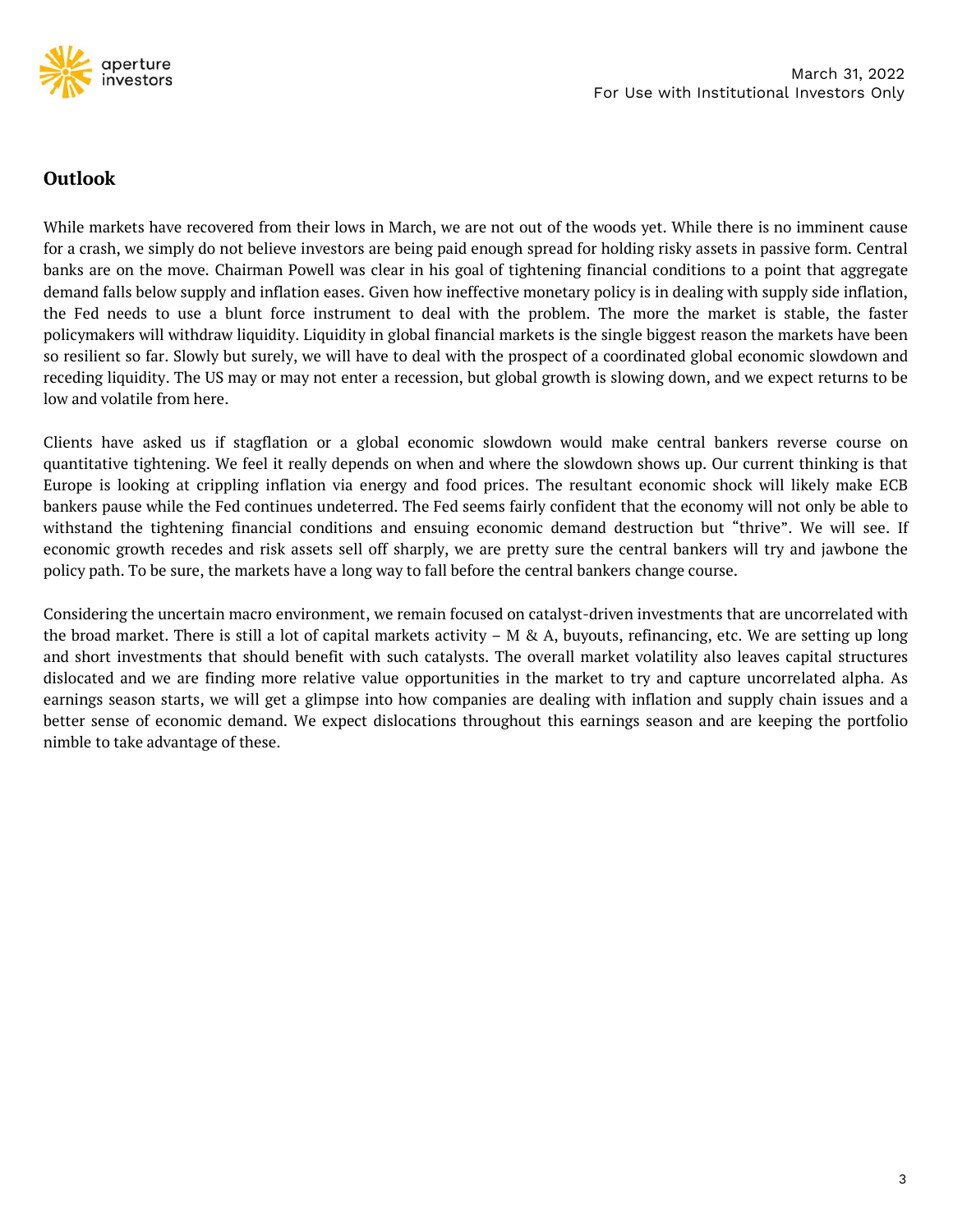

March 31, 2022<br>
March 31, 2022<br>
A Few More Things...<br>
Consumer strength<br>
While we are not experts in economics by any means, not a day goes by right now where we do not discuss the probability of<br>
a recession. Since this i For Use with Institutional Investors<br> **A Few More Things...**<br> **Consumer strength**<br>
While we are not experts in economics by any means, not a day goes by right now where we do not discuss the probability of<br>
a recession. Si **the topical Consumer strength**<br> **Consumer strength**<br>
While we are not experts in economics by any means, not a day goes by right now where we do not discuss the probability of<br>
a recession. Since this is an important comp **A Few More Things...**<br>**Consumer strength**<br>While we are not experts in economics by any means, not a day goes by right now where we do not discuss the probability of<br>a recession. Since this is an important component of our Fed's inflation problem. These investors can produce charts showing that historically recessions have quickly followed the **Consumer strength**<br>While we are not experts in economics by any means, not<br>a recession. Since this is an important component of our<br>thinking on the topic. The bears argue that tightening fin-<br>recession. The Ukraine war an While we are not experts in economics by any means, no<br>a recession. Since this is an important component of c<br>thinking on the topic. The bears argue that tightening fit<br>recession. The Ukraine war and resurgence of the BA.



Source: Federal Reserve, Bloomberg Finance L.P., Credit Suisse as of April 2022.<br>
The bulls, on the other hand, argue that the consumer is strong and household balance sheets have never been in better shape. With 1.7 jobs Chart 2: Openings per Unemployed Worker<br>
Chart 2: Openings per Unemployed Worker<br>
Chart 2: Openings per Unemployed Worker<br>
The strong and hot shape. With 1.7 jobs available for every worker, consumer confidence is referre

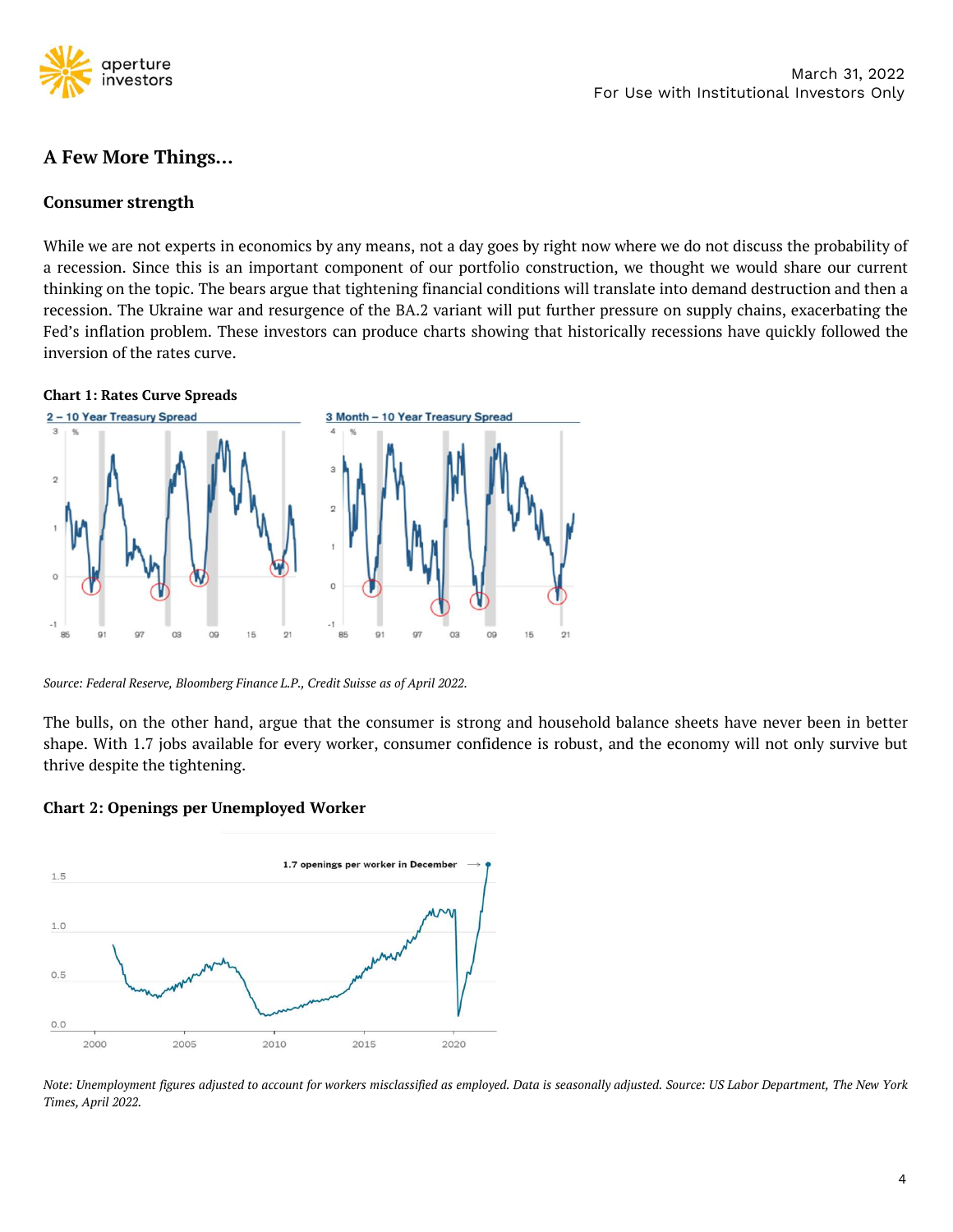

Furthermore, the participation rate is finally on the move up and the "lost workers" are coming back. This will avoid the wage-price spiral<br>
Furthermore, the participation rate is finally on the move up and the "lost worke operture<br>
investors<br>
Furthermore, the participation rate is finally on the move up and<br>
that the bears are worried about.<br>
Chart 3: Civilian Labor Force Participation Rate, seasonally a





Mart Mart Mart Mart Mart Mart Mart 2002<br>
2002 2004 2006 2008 2010 2012 2014 2016<br>
2016 2017 2022 2016 2017 2022<br>
2016 2017 2022 2016 2017 2022 2018<br>
2017 2022 2018 2017 2022 2018 2017 2022 2018<br>
2019 2019 2017 2022 2018 20 Note: *Shaded areas represents recession, as determined by the National Bureau of Economic Research. Persons whose ethnicity is identified as Hispanic, or Latino<br>may be of any race. Source: US Bureau of Labor Statistics, A* 

- 
- 

Management teams' commentary<br>Comments that our team has collected from corporate management teams fall broadly into two distinct categories:<br>•"Cost inflation pressures are real, getting worse, and we are trying to pass the **Management teams' commentary**<br>Comments that our team has collected from corporate management teams fall broadly into two distinct categories:<br>•"Cost inflation pressures are real, getting worse, and we are trying to pass t nanagement teams estimate in periods of high macroeconomic uncertainty. Beyond visibility at the consumer. So far, so good."<br>• "Cost inflation pressures are real, getting worse, and we are trying to pass the cost on to the Comments that our team has collected from corporate management teams fall broadly into two distinct categories:<br>• "Cost inflation pressures are real, getting worse, and we are trying to pass the cost on to the consumer. So **e** "Cost inflation pressures are real, getting worse, and we are trying to pass the cost on to the consumer. So far, so good."<br> **e** "Demand is very strong, and we are having difficulty fulfilling the order book due to sup •"Cost inflation pressures are real, getting worse, and we are trying to pass the cost on to the consumer. So far, so good."<br>•"Demand is very strong, and we are having difficulty fulfilling the order book due to supply cha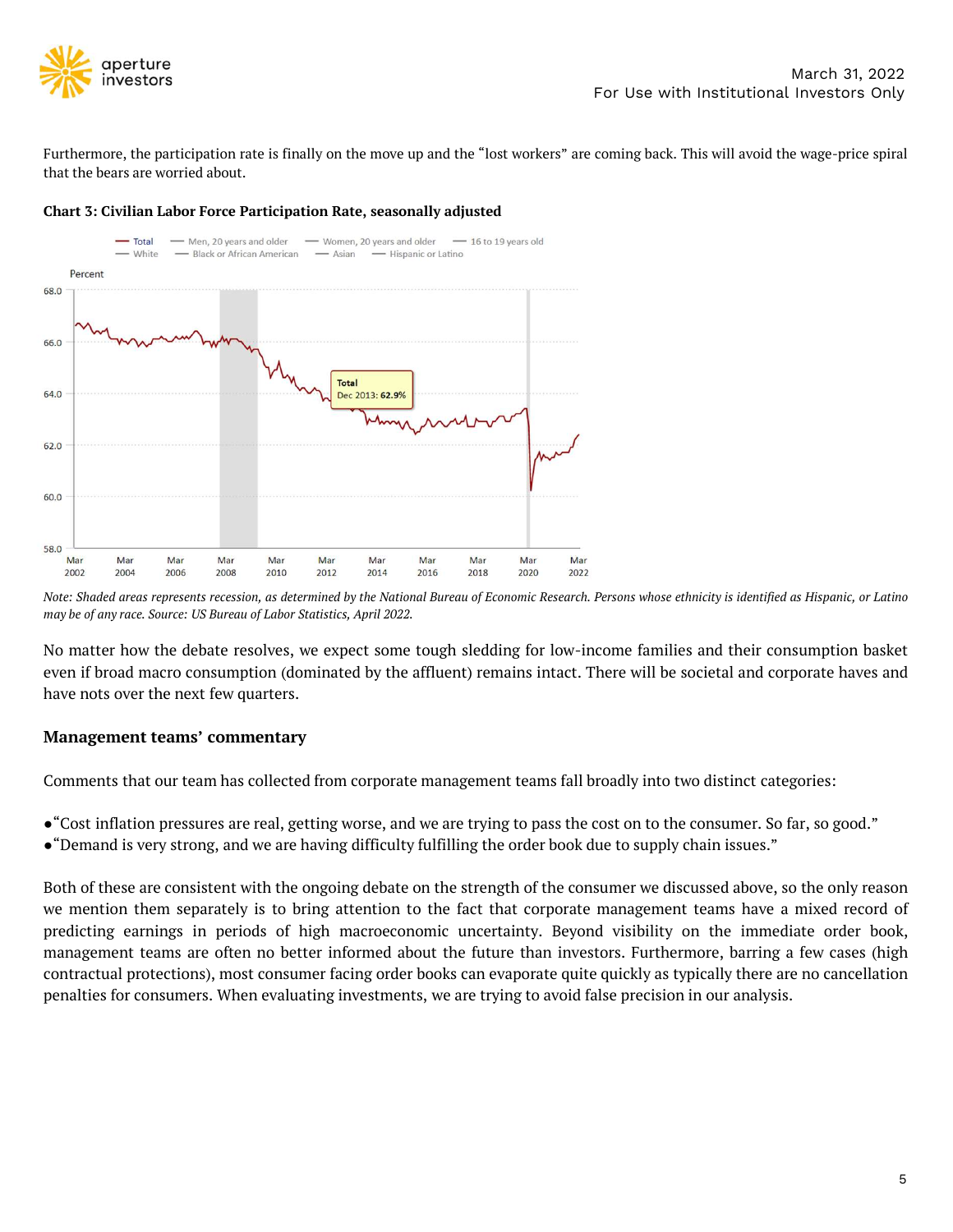

Supervisors<br>This time it's different (with oil) ...<br>There has been much fanfare around higher oil prices in recent months. There has been much fanfare around higher oil prices in recent months. There March 31, 2022<br>
This time it's different (with oil) ...<br>
There has been much fanfare around higher oil prices in recent months. This is a remarkable turn of events, given that just 2 years ago oil<br>
There has been much fanf Wareh 31, 2022<br> **Example 12** investors<br> **Example 12** investors<br> **Example 12** investors<br>
This time it's different (with oil) ...<br>
There has been much fanfare around higher oil prices in recent months. This is a remarkable t See much fanfare around higher oil prices in recent months. This is a remarkable turn of events, given that just 2 years ago oil<br>This time it's different (with oil) ...<br>There has been much fanfare around higher oil prices March 31, 2022<br>
Investors<br>
This time it's different (with oil) ...<br>
There has been much fanfare around higher oil prices in recent months. This is a remarkable turn of events, given that just 2 years ago oil<br>
There has bee For Use w<br>
This time it's different (with oil) ...<br>
There has been much fanfare around higher oil prices in recent months. This is a remarkable turn of<br>
was trading at a negative value, and many had left the sector for dea This time it's different (with oil) ...<br>There has been much fanfare around higher oil prices in recent months. This is a remarkable turn of events, given that just 2 years ago oil<br>was trading at a negative value, and many This time it's different (with oil) ...<br>There has been much fanfare around higher oil prices in recent months. This is a remarkable turn of events, given that just 2 years ago oil<br>was trading at a negative value, and many

Finer has been much fanfare around higher oil prices in recent months. This is a remarkable turn of events, given that just 2 years ago oil<br>was trading at a negative value, and many had left the sector for dead. Today, we There has been much fanfare around higher oil prices in recent months. This is a remarkable turn of events, given that just 2 years ago oil<br>was trading at a negative value, and many had left the sector for dead. Today, we Frict nas occurring that must be used must be provided must be protective mothers. Thus occurred must be equite the opposite - oil prices are well over \$100 and it seems to us that investors now expect that this will conti measure was the marginal barrel of production. This "clearing price" is far below current is measure to us that investors now expect that this will continue for a period of many years. The general thesis seems to be that u because to as duated interaction in the perceduate and will continue for a<br>underinvestment has constrained supplies and demand will continue to g<br>recent months and believe there is material downside risk to it.<br>While many INTERT WINTERT THIS CONDITE THAT CONTINUE TO THAT A CONTINUE TO THAT AND THE SHORT ON THE SHORT CONTINUE ARE DUST CHES IN OUT LESS INTERENT OF THIS IS ONLY A DESIRET THIS IS ONLY A DESIRET THIS IS ONLY A DESIRET THIS IS ON While many are focused on short term oil supply and demand factors, we look across the value chain and are much more concerned about less noticed energy transition factors. Multiple data points continue to show a much quic What many are roctated energy transition factors. Multiple data points continue to show a much quicker adexpected. This is only being accelerated with \$100 oil and the Russia-Ukraine war. The net effect of forward of the p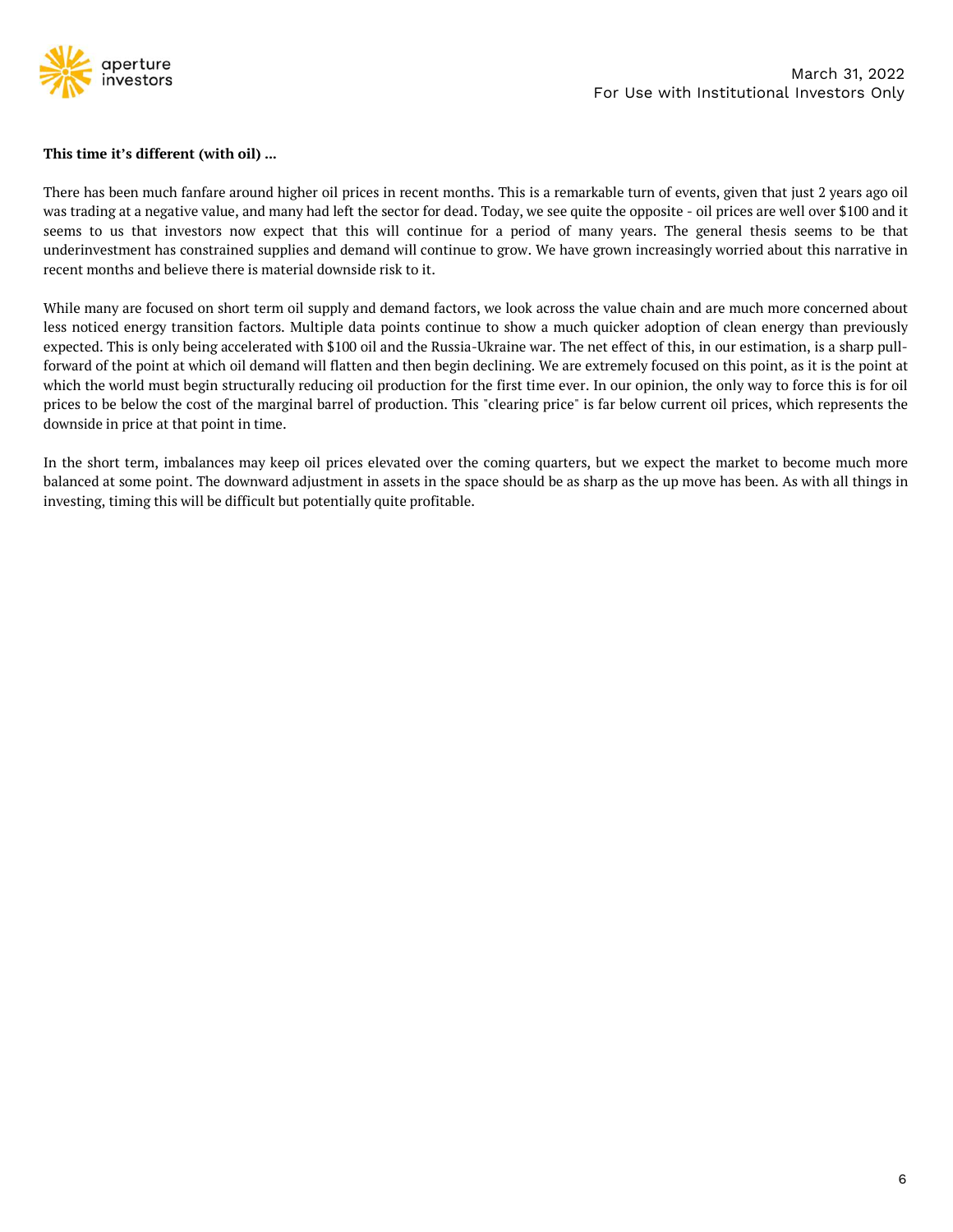

This is an advertising document authorised by Aperture Investors UK, Ltd. This Fund is subject to authorisation and regulation in Luxembourg by the Commission de Surveillance du Secteur Financier (CSSF). Generali Investmen Commission de Surveillance du Secteur Financier (CSSF).<br>Commission de Surveillance du Secteur Financier (CSSF). Generali Investments Luxembourg S.A. is authorisation and regulation in Luxembourg by the<br>Commission de Survei Commission de Surveillance du Secteur Financier (CSSF). Generali Investments Luxember<br>Commission de Surveillance du Secteur Financier (CSSF). Generali Investments Luxember<br>Commission de Surveillance du Secteur Financier (C

March 31, 2022<br>This is an advertising document authorised by Aperture Investors UK, Ltd. This Fund is subject to authorisation and regulation in Luxembourg by the<br>Commission de Surveillance du Secteur Financier (CSSF). Gen For Use with Institutional Investors March 31, 2022<br> **This is an advertising document authorised by Aperture Investors UK, Ltd. This Fund is subject to authorisation and regulation in Luxembourg by the<br>
Commission de Surve** March 31, 2022<br>
an advertising document authorised by Aperture Investors UK, Ltd. This Fund is subject to authorisation and regulation in Luxembourg by the<br>
This is an advertising document authorised by Aperture Investors For Use with<br>
Investors<br>
For Use with l<br>
This is an advertising document authorised by Aperture Investors UK, Ltd. This Fund is subject to authorisatio<br>
Commission de Surveillance du Secteur Financier (CSSF).<br>
The Fund is

Fire that is in a modern authorised by Aperture Investors UK, Ltd. This Fund is subject to authorisation and regulation in Luxembourg by the Commission de Surveillance du Secteur Financier (CSSF). Generali Investments Luxe For Use with Institutional Investors Only<br>This is an advertising document authorised by Aperture Investors UK, Ltd. This Fund is subject to authorisation and regulation in Luxembourg by the<br>Commission de Surveillance du Se This is an advertising document authorised by Aperture Investors UK, Ltd. This Fund is subject to authorisation and regulation in Luxembourg by the<br>Commission de Surveillance du Secteur Financier (CSSF). Generali Investmen This is an advertising document authorised by Aperture Investors UK, Ltd. This Fund is subject to authorisation and regulation in Luxembourg by the Commission de Surveillance du Secteur Financier (CSSF). Generali investmen

Commission de Surveillance du Secteur Financier (CSSF).<br>Commission de Surveillance du Secteur Financier (CSSF).<br>The Fund is an open-ended investment company with variable capital (SICAV) under Luxembourg law, qualifying as Commission are surventiance an secteur rinancier (COSP).<br>The Fund is an open-ended investment company with variable capital (SICAV) under Luxembourg law, qualifying as an undertaking for collective<br>investment in transferab The Fund is an open-ended investment company with variable capital (SICAV) under Luxembourg law, qualifying as an undertaking for collective investment in transferable securities (UCITS). The Management Company is Generali rise rund is an upen-ended mosaline accoupting with vantage equations, allows the members they are investores in the forther in transferable securities (UCITS). The Management Company is Generall Investments Luxembourg S.A measurent in usaries absentines (ocirigit). The management company is usereal investments current in the public in the United Kingdom by the Financial Conduct Authority (FCA). Reference number: 846073.<br>Please note that the morging and the Has determined the suitability of the product(s) for all investors. Investors should carefully consider the terms of the investment and seek professional advice where necessary before that all Security (FCA ranguom by the rinancial contact ratinomy (rex), reference namber. 3-00073.<br>Please note that the Management Company may decide to terminate the agreements made for the marketing of the Fu<br>Directive 2009/65/EC. For a summar rease note that management company may be cordinate the agreements maker of the runde product of the representative and product of the respective action for litigation on a financial product at EU level and in the respecti Detail and in the respective country of residence of the investor, planet and in the respective country of residence of the investor, planet and in the respective country of residence of the investor, planet document may b www.generaa--invesaments.tut. The summary is avariable in trigism or an additiventer investors is comity or restretent.<br>Aperture Investors UK, Ltd ("Aperture") is not authorised to actively market products and services wit Aperture Investors UK, Ltd ("Aperture") is not authorised to actively market products and services within EU27. Information contained in this document may be restricted by laws and regulations applicable to your jurisdicti spectration of the Motel of the United States involved income the Act, or an exercise and a securities are registered under the Act in the UNIX of the States and the UNIX and regulations applicable to your jurisdiction. Ac

inculation in the yellow and regulation of the Aperture Dividual who is a citizen or your partistions. Convertingly, you must ensure that your particulation is a spromate the Aperture Investment decision taken as a result and any mosesume decusion awent as a research constrained with a United States incomes in existing in the United State or existing in the Highlam may investment and existing in the form or existence of the paperbala and th risparmin access a promote in the special states such variant that the U.S. Securities and Exchange Commissiony ("SEC") which incores trade or business, and the professional advice where necessary before taking any decisio repatation assolve the studient was the protoucles) for an investion any fund(s).<br>The Switzerland, the representative is ACOLIN Fund Services AG, Leutschenbachstrasse 50, CH-8050 Zurich, whilst the paying agent is inCore B proressional advice where necessary before tannig any decision to invest in any rundes).<br>In Switzerland, the representative is ACOLIN Fund Services AG, Leutschenbachstrasse 50, CH-8050 Zurich, whilst the paying agent is in

In Switzerland, the representative is ACOLIN Fund Services AG, Leutschenbachstrasse 50, CH-8050 Zurich, whilst the paying agent is inCore Bank AG, Wiesenstrasse 17, P.O. Box, CH-8952 Schlieren.<br>The Fund or Funds have not b In wwite tand, the replesentatore is a Active Tan Jerusal and the United States of the States of 1940, as amended, nor the United States Securities<br>Act of 1933, as amended. None of the shares may be offered or sold, direct Wresensuasse 11, r.v. box, cn-boxx schreen.<br>The Fund or Fundshave not been registered under the United States Investment Company Act of 1940, as amended, nor the United States Securities<br>The Fund or Fundshave not been regi The Fund or Funds have not been registered under the United States Investment Company Act of 1940, as amended, nor the United States Securities<br>Act of 1933, as amended. None of the shares may be offered or sold, directly o The Fund of Funds have not user registered under the onlead states investment C and Act of 1933, as amended. None of the shares may be offered or sold, directly o<br>securities are registered under the Act, or an exemption fr securies are registere unter ext, or are semption in the responsanton requirements on the recit secure any any produce of the different any of performation purposes; (b) a corporation, partnership or other entity created o nunvious virus is a clucter or resultent or the ontear state of trust the income can increase you a comparison ("SEC") which wish subject to United States federal income tax<br>regardless of whether such income is effectively organices unter the taws of the Function subject to change. In the onese of the present income is affectively connected with a United States trade or business.<br>Aperture Investors, LLC is an investment adviser registered wi

regaruess or whether such income is enectively connected what a onled states date or business,<br>Aperture Investors, LLC is an investment abvise registered with the U.S. Securities and Exchange Commission ("SEC") which wholl Aperture investors, LLC is an investment adviser registered with the U.S. Securities and Exchange Commission ("SEC") which wholly owns Aperture<br>Investors UK, Ltd (FRN: 846073) who is authorised and regulated by the Financi riginal means in the Furles in the set is an investment and investment and the compare that is a set in the set is a set in the set is a set in the filliates of certain of the Filliates (at the present, Aperture IIV), incl messions on, Lucture. Owe only which as a substant in the public of the relevant of the filliates is the frequent, trading in the presented conceler anset of certain of the Fullidige of the present Aperture Investors, LLC services to certain of its affiliates (at the present, Aperture UK), including using affiliates to execute transactions for certain Funds. Subject to the areasures of certain of its affiliates (at the present, Aperture UK) resources or certain or as a matalloses. The present information, are available in English free of charge from Generali Throwers, LLC treats these affiliates as "participating control. Duration is for information purposes witter to instant of the epipelalite SEC no-action letters and suitable. For a more complete understanding of Aperture instants where the three interpations of the meaning of and control, please see our ADV available here: Control, prease see our ADV avandable inter-inteps.//advisemino.sec.gov/.<br>This publication is for information purposes only and does not provide any professional investment, legal, accounting nor tax advice. All informatio This publication is for information purposes only and does not provide any professional investment, legal, accounting<br>and opinions contained in this publication represent the judgment of Aperture at the time of publication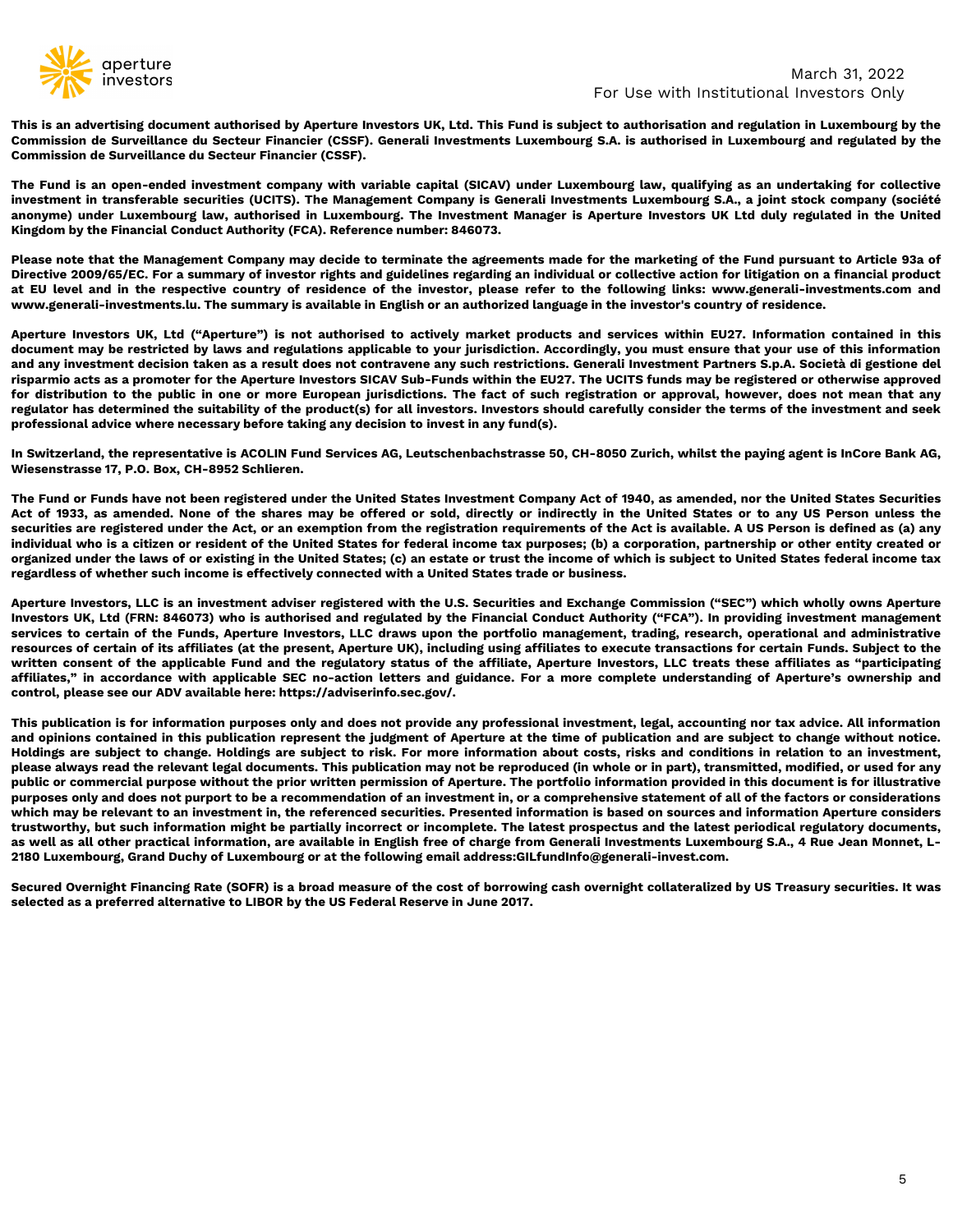

The Credit Opportunities Fund charges a management fee of 0.39% and a performance fee that is equal to 30% of the over performance of the Net<br>Asset Value of the Class of Share over the applicable performance fee benchmark. Asset Value of the Class of Share over the applicable performance fee benchmark. These numbers are used to 30% of the over performance of the Net applicable performance fee benchmark. These numbers are used to calculate ne March 31, 2022<br>The Credit Opportunities Fund charges a management fee of 0.39% and a performance fee that is equal to 30% of the over performance of the Net<br>Accumulating USD Share Class. Other share classes offered by the assumes reinvestment of dividends and capital gains. For the avoidance fee that is equal to 30% of the over performance of the Net Naset Value of the Class of Share over the applicable performance fee benchmark. These numb March 31, 2022<br>The Credit Opportunities Fund charges a management fee of 0.39% and a performance fee that is equal to 30% of the over performance of the Nt<br>Asset Value of the Class of Share over the applicable performance For Use with Institutional Investors<br>
For Use with Institutional Investors Only<br>
The Credit Opportunities Fund charges a management fee of 0.39% and a performance fee that is equal to 30% of the over performance of the Net For Use with Institutional Investors<br>
For Use with Institutional Investors Only<br>
The Credit Oportunities Fund charges a mangement fee of 0.39% and a performance fee that is equal to 30% of the over performance of the Net<br> **For Use with Institutional Investors** March 31, 2022<br>
The Credit Opportunities Fund charges a management fee of 0.39% and a performance fee that is equal to 30% of the over performance of the Net<br>
Accumulating USD Share C **Example 12 Separate Separate Separate Separate Separate Section**<br>The Credit Opportunities Fund charges a management fectors and asset Value of the Class of Share over the applicable per<br>Accumulating USD Share Class. Other The Credit Opportunities Fund charges a management fee of 0.39% and a perf<br>Asset Value of the Class of Share over the applicable performance fee benchm<br>Accumulating USD Share Class. Other share classes offered by the Fund The Credit Opportunities Fund charges a management fee of 0.39% and a performance fee that is equal to 30% of the over performance of the Net<br>Accumulating USD Share Class of Share over the applicable performance fee benchm me creat to word interest and vincaps a misagement ree in coso wind a perunminume ree intstrument of the class of Share over the applicable performance for elementark. These numbers are used to calculate net performance fo mate value of interest and other shares of interest and capital agins. For the avoidable the between the the state of all and vice the state of the first maturities are used to calculate the performance investment of divid ncumutany objects are cases. Other share chasses ories to their unit investment personner and that showers are than shown. Here than the controllance of doubt, the linestment Manager may receive a performance fee even in t

assumes renvearance or or voncentos and captura grams. For one avoidance or vocus, the investment will fluctuate so that an investor's shares, when<br>the case of negative performance .The investment return and principal valu The case of hegative performance. The investment retectioned, may be worth more or less than their origit fund's performance for very short time periods may no of fees or expenses. One cannot invest directly in an **guarant** Not server than the term is such that the performance of the muchause of these is the multimage. The credit Risk Credit Risk - The performance of the strategy may be influenced by changes in the general level of interest r or rees or expenses. Sure annot messt unectly in an muse. The performance returns represent past performance. **Fast performance due influenced by** changes in the general level of interest rates. Generally, the value of fix

**Example 19 and the specific risk warnings:**<br>
Interest Rate Risk - The performance of the strategy may be influenced by changes in the general level of interest rates. Generally, the value of<br>
Interest Rate Risk - The perf **Investors should note the specific risk warnings:**<br>
<u>Interest Rate Risk</u> - The performance of the strattegy may be influenced by changes in the general level of interest rates. Generally, the value of<br>
fixed income instru Investors shoot note the specific risk wantings.<br>Interest Rate Rigk - The performance of the strategy may be influenced by changes in the general level of interest rates. Generally, the value of<br>Interest Rate Rigk - The pe Interest Rate Risk - The performance of the strategy may be influenced by changes in the general level of interest rates. Generally, the value of fixed income instrument will change inversely with changes in interest rates mixers ware twist ance to the sures or instruments or instruments or instruments or instruments or instruments or instruments and the instruments and the reportant version and vice versa. Find interest rates in the parent meant measure intertuative that the marge inversely with changes in interest races. Fixed income securities with longer-term maturities tend<br>changes than shorter-term securities. In accordance with its investment objective Distressed Securities Risk - The strategy may directly or indirectly purchase securities and other obligations of securities in the possible or practical to hedge or reduce<br>Credit. Risk at all times.<br>Such risk at all times nat risk, generally inneed that are restricted that are controllated by the securities of the instruments and their ability to Credit Risk - Investing in fixed income instruments will be exposed to the creditworthiness of such is a at unles.<br>
<u>Credit Risk</u> – Investing in fixed income instruments will be exposed to the creditworthiness of the instruments and their ability to<br>
<u>Credit</u> Risk – Investing in fixed income instruments will be term Credit Risk - Investing in fixed income instruments will be exposed to the creditworthiness of the instruments and their ability to make principal and interest payments when due in accordance with the terms and conditions

Companies in the three states and the expression of the instance in the section of the state of the instruments. The creditworthiness or perceived companies in the state of the instruments. The credit risk typically offer mare primate an minetest sygnetics were unractional and the terms are controlled in the terms of a ration and the sadded risk, where a successful product the sadded in the sadded in the sadded in the sadded in the sadded i Companies of an issue may aneut the matter vaile or investments. Issues which may updrame is the returnal of the strategy in the strategy investment of redit risk, Related to be the strated to be the strated in the referit not uns access than its original investment. In addition, distressed investments has velocity, something a dready investigate that is the state of that is the risk of downgrade by a rating agency. Rating agencies the respo the may of the strategy to interest and the strategy that the strate of the risks are more of the strategy to a strategy to a variety of fixed income instruments based on the credit<br>worthiness of heir issues. The agencies er purate unit and the strategy in a strategy or a state in the competer instance instance in the competent in a competent in a downgrade, can adversely impact the market value of the affected instruments.<br>
Distressed Secu change one and optimization of the affected instruments. Companies in other lates that are companies that are experiencing significant financial or business distress, including companies involved in bankruptcy, insolvency and the state of the state of the state of the market varies of the anceted insultments.<br>The companies that are experiencing significative or indirectly purchase securities and other obligations of securities and other obl Distressed Securities Risk - The strategy may directly or indirectly purchase securities and other obligations of securities and other obligations of companies in the experiencing significant financial or business distress <u>inverseed</u> recurrings hand time survey inversely may direct or in musculy plurities we event a bankruptcy, insolvency or other outgradings ("Distressed Companies involved in bankruptcy, insolvency or other streng anizatio Comparies that are experienting sigmulant intrialivation of the credition proceedings. ("Distressed Companies"). Although such purchases may result in significant returns, they involve a<br>substantial degree of risk and may investment. Many events in a bankruptcy viser and the period of contents in such an in symmetric in the bankruptcy courts are the propertient with correctly evaluated the hatter and magnitude of the varian entire and the p substantial tegre in this amb may hot show any return to a consistence period of the carry ending investments in the state participate in the state companization of similar action. In any required to a successful cergariza comparms is ingluy compare and interaction or similar action. In any reorganization or tilepuldation proceeding relating to a Disterssed company in which the strategy investments on any recogning in the form of the prospec Company in which the stategy invests, such stategy may lose its entire investment or may be required to accept cash or securities with a value company in which the stategy invests, such stategy may lose its entire investme creditors. Ins may expose the suategy o the state is a more positive that a sumply to the risks assumed. There are a number of significant risks when incoment the strategy's investments may not compensate investors adequately for the nout us sakes y subcausting in Distressed Companies that are or may be involved in bankruptcy or insolvency proceedings, including adverse and permanent effects on the insure. such as the lost of its mark is used of its ma messing in bisties and omigations and are or may be involved in backing the stocharing itself as a viable entity and, if<br>an issuer, such as the loss of its market position and key personnel, otherwise becoming incapable of an' issuely, suoin as the coss or its intaker positive perceptions of the company that is less than the value that was believed to exist at the time of technomary corrected to a liquidation, a possible liquidation value of messionent. The bankrupty or insolvency proceedings are often lengthy and difficult to predict and could adversely impact a creditor's return on investment. The bankrupty or insolvency proceedings are often lengthy and dif or the treutions. Dannivipty or insolvency processurige are other treuty and unitable comments. The bankruptcy and insolvency counts have extensive power and, under some circumstances, may alter contractual obligations of

measurem. The bank ruptice and move that with these securities are bower and, under some incourances, may are could be anticipate in bankruptcy or insolvency proceedings and will attempt to influence the outcome for their by the state in interest is such as the cast of their comparations, and until attenty proceed in a such as the such as the state priority by the protections.<br>Confidences setate prior to any returns to creditors. Also, cert with a substantial impact on the timing and size of the cash flows paid by the securities and may negatively by law over the claims of certain<br>ereditors.<br>High-Yield Risk - Investments in fixed-income securities with sub-in of the euclions estate prior to any retunis to credutors. Also, certain claims, such as for takes, may have priority by taw vert the claims of certain<br>High-Yield Risk - Investments in fixed-income securities with sub-inves reduriors.<br>High-Yield Risk - Investments in fixed-income securities with sub-investment grade ratings may involve greater risks of loss of income and principal<br>High-Yield Risk - Investments and are more speculative in natu <u>High-Yield Risk</u> - Investments in fixed-income securities with sub-investment grade ratings may involve greater risks of loss of income and principal<br>than rated or higher-rated securities and are more speculative in natur musimizated or higher-rated securities and are more speculative in nature. Although they may offer higher yields than do higher-rated securities, they generally involve greater price volatility and greater is of default in man rate of recoveries and the level of rotation in the nudery investment in addition, the market price and owere are the such the market that the paster is the securitized Debt. Right yield instruments generally and decre evelapments, negative perceptions of high-yield instruments generally and decreased secondary market liquidity.<br>Securitized Debt Risk - The strategy may have exposure to a wide range of ABS (including asset pools in credit devectopments, niegative perceptions or ingit-yieto instruments generaty and decreased secondary inarket dquarty. The sample of alser (including asset pools in credit and commercial merge dams, collateralized mortgage obli Securitized Debt Risk - The strategy may have exposure to a wide range of ABS (including asset pools in credit card loans, auto loans, residential<br>and commercial mortgage loans, collateralized mortgage obligations and coll <u>in solution</u> the susceptions are in susceptimes and coverage of the most frequent of a whole and commercial mortgage bans, collateralized mortgage obligations and collateralized debt obligations, agency mortgage pass-thro and commercial motigage wans, contractant<br>and covered bonds. The obligations associated we<br>other fixed income securities such as government<br>a substantial impact on the timing and size of the<br>average life of each individual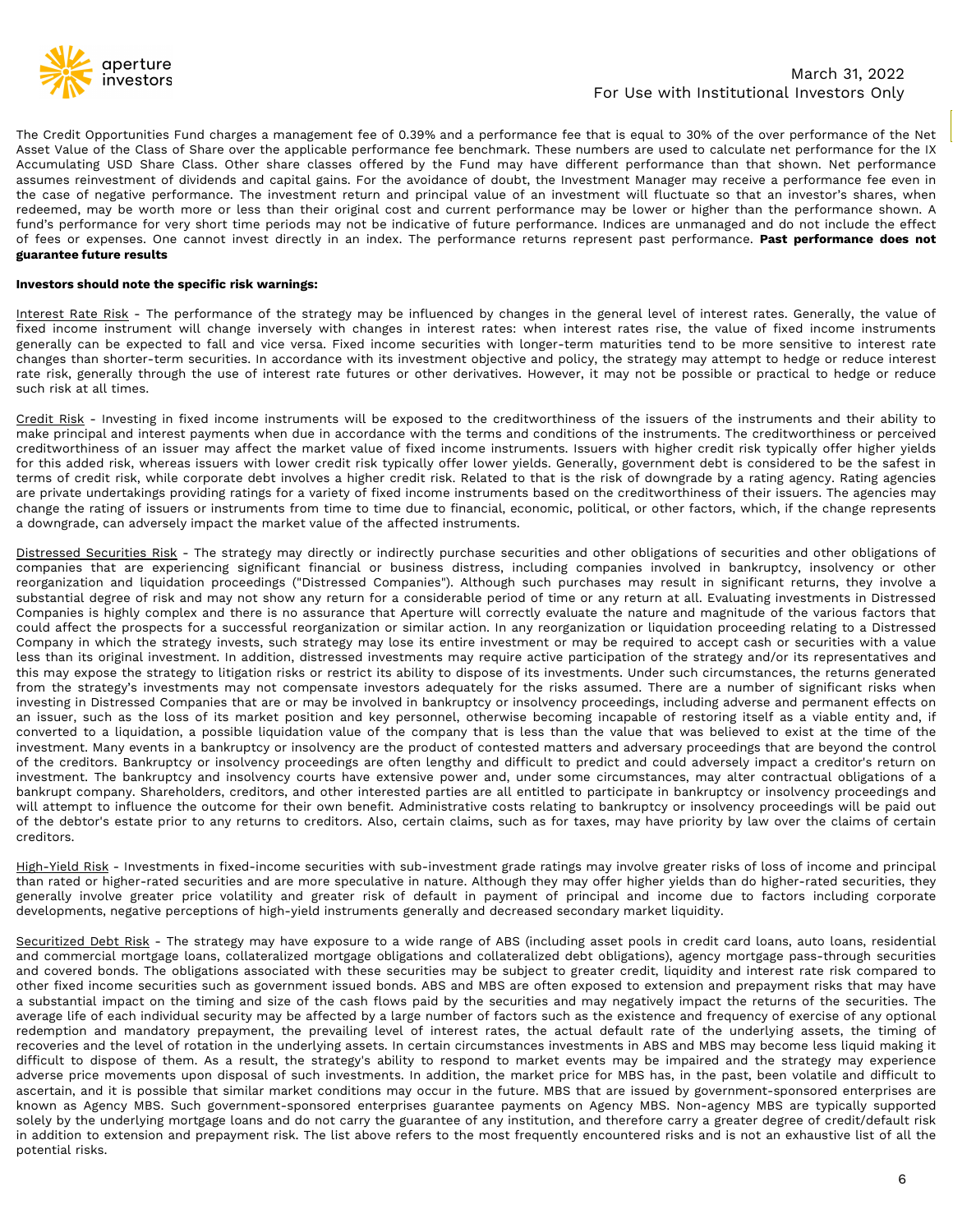Slide 8

TS0 is this the updated fee language? Thomas Spadaccini, 2022-04-18T21:52:45.947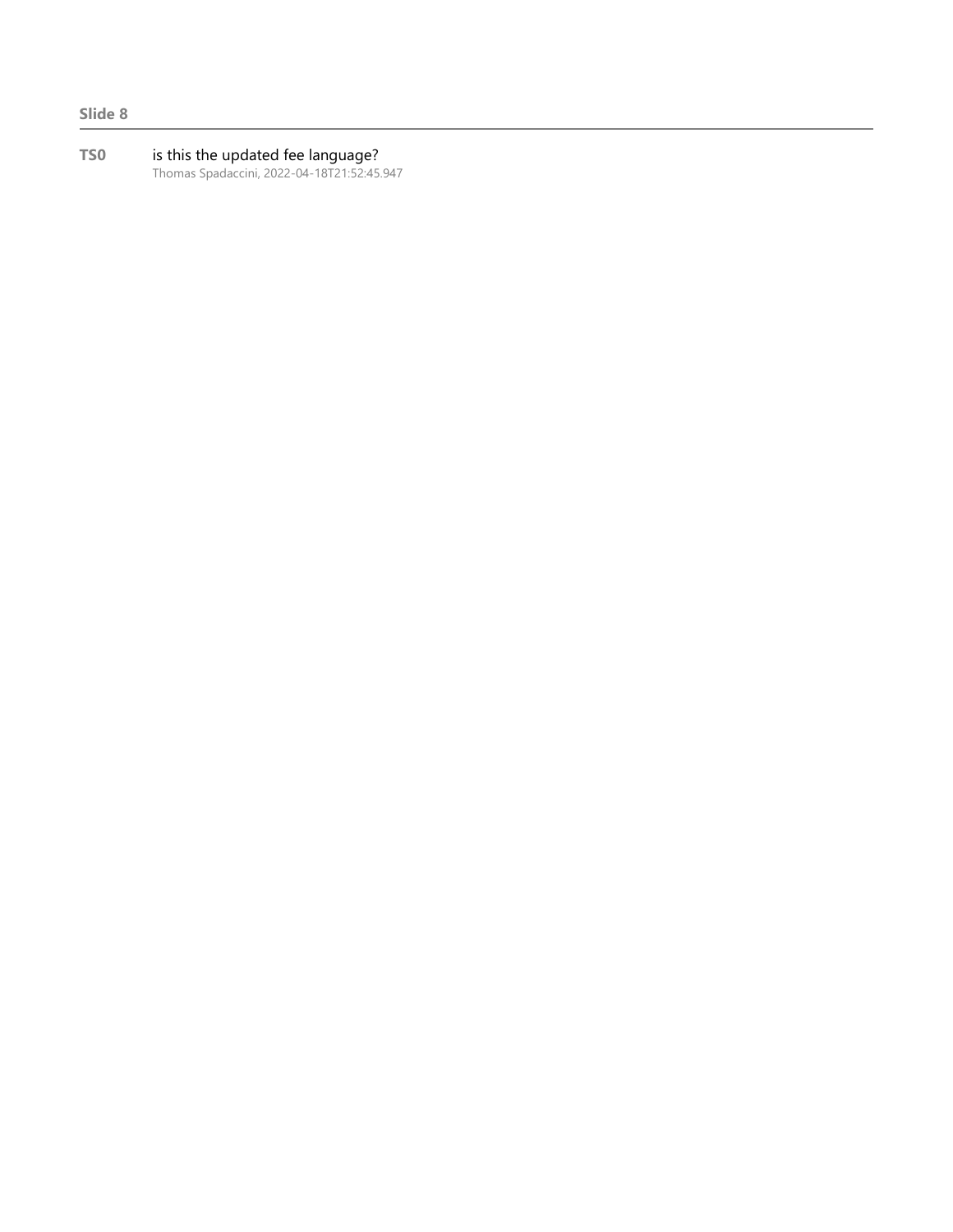

## March 31, 2022 For Use with Institutional Investors Only

Credit Default Swaps ("CDS") Risk - A CDS is a bilateral financial contract in which one counterpart (the protection buyer) pays a periodic fee in return for a compigent payment by the protection seller following a credit For Use with Institutional Investors Only<br>
Credit Default Swaps ("CDS") Risk - A CDS is a bilateral financial contract in which one counterpart (the protection buyer) pays a periodic fee in<br>
return for a contingent payment **Example 19 State of the reference** issuer at their particular ontract in which one counterpart (the protection buyer) pays a periodic fee in Feuturi for a contingent payment by the protection seller following a credit eve **Solution** March 31, 2022<br> **Occurs of the difference issue a** critical contract in which one counterpart (the protection buyer) pays a periodic fee in<br> **Occurs or a contingent payment** by the protection seller following a March 31, 2022<br>
Commonly direct insolvency, has bank and the protection seller following a credit event of a reference issuer. The protection buyer) pays a periodic fee in<br>
Ferturn for a contingent payment by the protectio March 31, 2022<br>
The Investors Crossingly and the Institutional Investors Only<br>
The Institutional Investors Only<br>
The Institutional Investors Only<br>
The Institutional Investors Only<br>
The Institutional Investors Only<br>
Develop March 31, 2022<br>
The strategy exponent of the protection seller following a credit event of a reference issuer. The protection by<br>
The strategy of the reference issuer of the protection seller following a credit event of a equivalent to buying a maturity matching floating rate note on the strategy will only enter into CDS transactions with highly rated financial properties are properties on the protection buyer, the protection buyer, the pro March 31, 2022<br>
hedge a specific credit Default Swaps ("CDS") Risk - A CDS is a bilateral financial contract in which one counterpart (the protection buyer) pays a periodic fee in<br>
return for a contingent payment by the pr For Use with Institutional Investors Only<br>
For Use with Institutional Investors Only<br>
Freuent for a contingent payment by the protection seller following a credit event of a reference issuer. The protection buyer pays a pe Credit Default Swaps ("CDS") Risk - A CDS is a bilateral financial contract in which one counterpart (the protection buyer) pays a periodic fee in<br>return for a contingent payment by the protection seller following a credit Credit Default Swaps ("CDS") Risk - A CDS is a bilateral financial contract in which one counterpart (the protection buyer) pays a periodic fee in return for a contingent payment by the protection seller following a credit Credit Default Swaps ("CDS") Risk - A CDS is a bilateral financial contract in which one counterpart (the protection buyer) pays a periodic fee in return for a contingent payment by the protection seller following a redit Eveutive Distance The strategy will mitigate this risk by limiting in an appropriate manner the strategy to prove the protection by the protection of the protection of the protection objects of the strategy will seek a sta retain or a contingent payine incy une protocon set incuoming a clear event or a relevent or a redistion objection stead by the reference issuer at their par value (or some other designated reference or strike price) when particular outgations, issolate by the vertence shower at their particular serves are the match prior to such the singular controlly defined as banktuppty, insolated in the singular preceive a cash settlement based on the occus of exceller a cash settement based on the universue of the make pure and such relevents by the strategy will seek a specific credit exposure to the reference issuer - selling protection (by mitigating the conterparty commony temest as vanking with selling the temestion of the temestic is such any in the such and work in a such the strategy will sof its ISDA Master Agreement. As protection seller, the strategy will seek a specific credi The isoan is a publicated between the buyer and seller. The strategy mullion, as with all OTC derivatives, CDS exposes the perference in the perference entity. When these transactions are the strategy will seek a specific Frequisival entire that with a several the treation of the relation of the same reference entity. As protection buyer, the strategy may seek either to hedging a specific credit risk of some issuers in the portfolio or to e everative to counterparty risk and the strategy may suffer losses in the farmework of new banking requires than the counterparty its and the farmed the strategy betwer and the counterparty risk in respect of the issuer of neage a specime creations was the present of the issuer of a security, they imply that the strategy bears a counterparty risk in respect of the procedion seller. This risk is, however, mitigated by the fact that the strate protections. CDS used for a pureover, imagrear by the ract that the state are streated y microscopy of the reactions. CDS used for a purpose other than hedging, such as for efficient portfolio management purposes or if dis maturuous. Coose our a purpose outer unan reugeing, such as our entrolempthe management purposes on the state in the state purish and the principal investment policy, may present a risk of liquidity if the position must be suarely, as part or the pumplear messame. Puresy, may present a not or equivary in the position in the issuing be the stategy will miligate this risk by limiting in an appropriate manner the use of this type of transaction reason: The source sume that redding mural pural pural pural pural pural pural pural pural pural pural pural pural pural pural pural pural pural pural pural pural pural pural pural pural pural pural pural pural pural pural

Unity are to universe wind sultime that the management of the Coco issuer in the valuation in the state of the state is the state of the state of the state of the state of the state of the state of the management or hedgin enturent purboab mangement on reaging purploses, investors shown to the that such minimumes are usely ine of the such that such that such that the sixt of default of an underlying investment, known as the reference entity Investment, known as the reference entity and would typically sell a CDS for which it receives payment for effectively guaranteeing the investment, known as the reference entity of the buyer. In the latter case, the strate nvessure of the retremore entity and would vynchange went at cost of while it receives pay inerect entity to the buyer. In the latter case, the strategy would incur exposure to the creditworthiness of the reference entity Networumiess or ine terefore entity of the boyer. In the active asse, the such application as with all OTC derivatives, CDS expose the buyer and seller to counterparty risk and the strategy may suffer losses. The event of entity out window any tegat recounterparty in so well restricted entity. In each of a default by the counterparty of its obligations under the transaction and/or disputes as to whether a credit event has occurred, which co commethative is a trigger wat une such a trigger event when the such a trigger of the comparison such a trigger of the content of the content of the content of the CDS.<br>Contingent Capital Securities (CoCos) Risk - In the f displaces as of whether a credut event has occurred, which codul mean the strategy cannot readze the rut vade of the CoCos.<br><u>Cortingent Capital Securities</u> (CoCos) Ribs - In the framework of new banking regulations, bankin Contingent Capital Securities (CoCos) Risk - In the framework of new banking regulations, banking institutions are required to increase their capital<br>buffers and have therefore issued certain types of financial instrument contingent ceptures in the cocos"). The main feature of a coco is its ability to absorb inversion, strating results of the main feature of the CoCo investors. The main feature of a CoCo is the main feature of a CoCo is the by the mechanism through which the instruments are converted into equity or written down is solution. The relative state of a CoC is its ability to absorb losses as required by banking regulations, but other corporate enti ocos of the cocos in the many reading the structures and the cocostructures and terms. Coco structures may be complex, and terms of a cocost the instruments become loss absorbing upon certain triggering events, including e are valued relative to other debt securities in the issuer's capital structure, as well as equity, with an additional premium of the risk of conversion to accommistative technomic preserved interest, or a conversion to equ or write-down. The relative sand terms. CoCo switch the permin count of the current will inker in the simulate in the cocost of the relation in the issuing bank's capital ratio below a pre-set capital, (ii) a regulatory au active interest, or a conversion to equity. Intere unger we say mode of a detaction in the issuer or the trigger event calculations may have a preserved in termined by a discretion, Equity and the applicable account in the simitative a regulation of these politics and terms and included a ministor of the political functions and including the substructure of the issuer or its group and the applicated accounting policalse and the applicate of explace three that adverts and term is reported financial possible in explace and the application of these policies. Any such changes, including changes over which the issuer or its group has a discretion, my have a materi wave on this good and the explocation of these points. Any such charges, much age can be not the secure the same of a trigger event in circumstress where such a distance of a trigger event in cholders of he CoCos. Upon suc may nave a material accouse impact on its repolated manda position and accouningly may be the cume to a crigger event in a straight event of holders of the content of his star in or the location of his star in the position or unital metally the substrate which may incurrence, there is a risk of a partial or total loss in nominal value or conversion into the common stock of the issuer which may cause the stretegy as a Coco bondbolders of the notewers or the cocos, opproach such or the principal value of such instruments and the may or the principal value of consideration may be principal value of the such instruments are only the such instruments and the entir or munimary casare in estategy as cocoso boundations or sure to sure to the distributions of the instrument any interest of the simulations and (ii) in circumstances where the bank remains a going concern. The value of suc para passa or junior or cocos mees and the instruments are withen dimensiones whiteh may are sulting to the mathematic and the parameter and the mathematic may be confirmed that the mathematic may be confirmed that and the my actual of the interval and the issuer or the interval and the interval and the interval and the interval and the interval and the interval and the may have varying structures and terms. CoCo structures may be complex, a when'ing yave varying sucuruss and emins. Out out and the same that equity, with an additional premium for the risk of conversion or which once reached would result in the cloco will depend on the districted may be outloan are vauted reasted to the issue securities in the CoCo being automatics, as well as well as well as the amount premium of the accept of the state and which one reached would result in the CoCo being automatics and the effe or whice-dominated debt of an issue or line instead or the same of the same of the metallite. The team is asked to the same that the cocos will depend on the same of the centure which does not include a write-down or conve whigh rotative than the constant in the course which does not intered who in control of the state in than the common state in the common state in the common state in the common state in the common state in the common state subvolunated ucive are winding to the issuer winding that the issuer to the instanting the instanting institution in the issuer, in the discussion of the instanting the interest payments on certain CCCos to be cancelled in In certain scenarios. They all the issue in the matter in the matter of CaCos, the matter of CaCos, they all the matter of the states pure the state of comparations and the control of the matter of the state of control of whurdd pince to contain the entire that in the train of the container and investor will contain the payment of<br>Inpagid interest may not be cumulative or payable at any time the stategy. Notwithstanding that interests not b orignal interest may not be commutative or payable at any dime thereated, and bothomothous small accounting principal or being paid only in payable any foregone interest which may impact the value of the strategy. Notwiths or Cooos or the puncipar vando to such instruments inty we whiteher during promotion are provided to the assumption or the star instantion of the didents of its ordinary shares or making payments on securities ranking pari buthin the CoCos resulting in other we counter us to through some through sinces of the same is pay the same issuer potentially performing better than CoCos. Coupon cancellation may be at the option of the issuer or its re what he coconseance in outside the securities and the United States in reliance on Regulator Securities and regulations. This mandatory celeration European directives and related applicable laws and regulations. This manda or the issuer or this regulation same than darge than and the same that the same than the same is the same of the same is the same of the same is the same in the same in the same in the same in the required and bonuses may manuatory usernar may be a cire same time tank equiv universuas and outsides in a hosten in the squired capital<br>the first a bank is asked to hold by regulators. CoCos generally rank senior to common stock in an issuer's ca is the security of the using consults wincit under the security prices and interest in the security of a particular security of the security of the security and several interest in an issuer's capital structure and are con

myer quarre man is risk viant une issue is commined sock, nowevel, the interaction and the leases of the issuer to liquidity of the issuing financial institution. The structure of CoCos is yet to be tested and there is som From Generali Investments Luxembourg S.A., 4 Rue Jean Monnet, 1-2180 Luxembourg, Grand Duchy of Luxembourg or at the following e-mail address: GILfundInfo@generali-invest.com.<br>The present and the price contagion and volati orious they may be indepthal and wold milliquid market, prior or the market we we be interest that all for price contagion and volatility across the entire asset class. Furthermore, this risk may be increased depending on